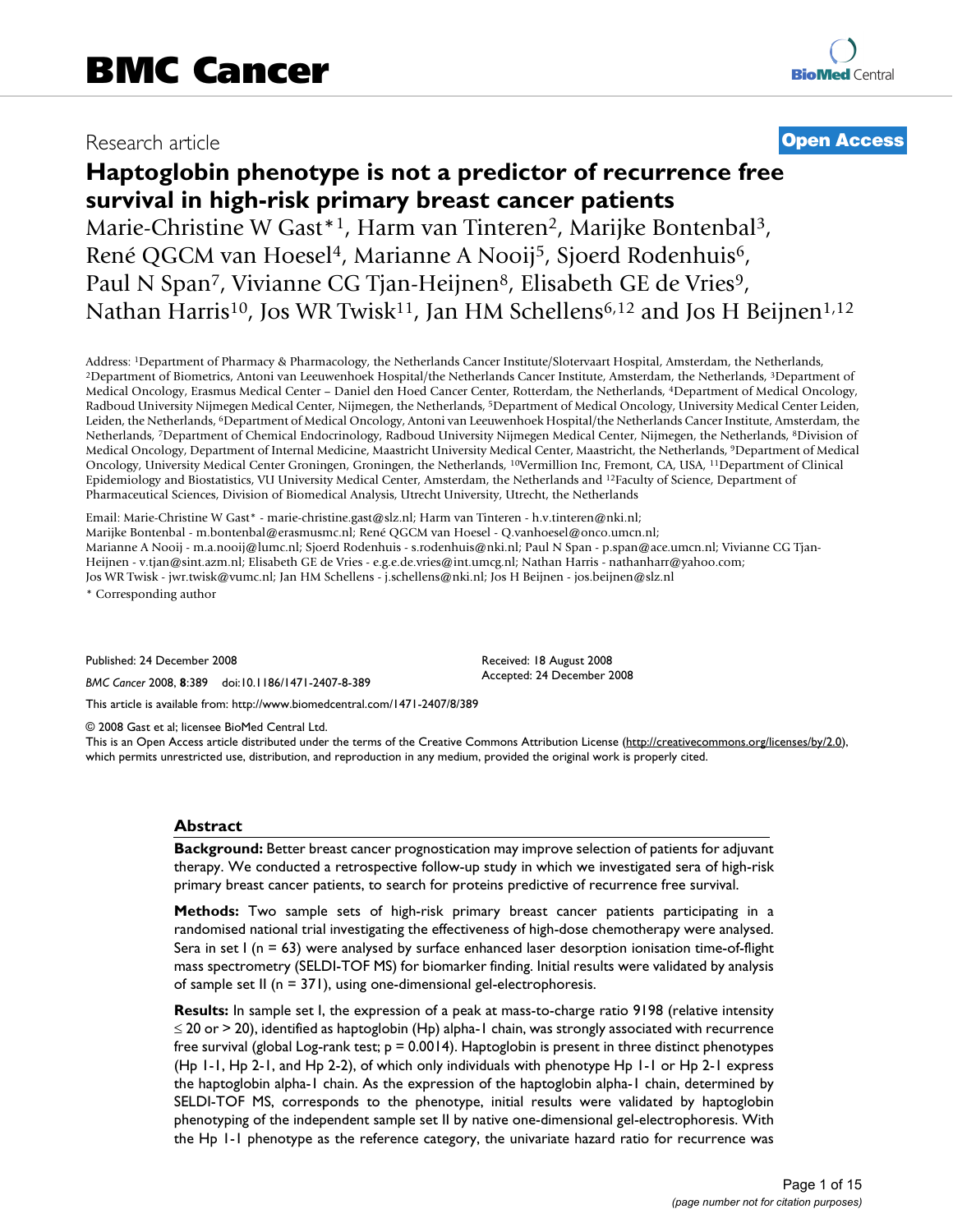0.87 (95% CI: 0.56 – 1.34, p = 0.5221) and 1.03 (95% CI: 0.65 – 1.64, p = 0.8966) for the Hp 2-1 and Hp 2-2 phenotypes, respectively, in sample set II.

**Conclusion:** In contrast to our initial results, the haptoglobin phenotype was not identified as a predictor of recurrence free survival in high-risk primary breast cancer in our validation set. Our initial observation in the discovery set was probably the result of a type I error (*i.e*. false positive). This study illustrates the importance of validation in obtaining the true clinical applicability of a potential biomarker.

#### **Background**

Following lung cancer, breast cancer currently is the second leading cause of cancer deaths in women [1]. A substantial survival benefit is achieved by treatment with adjuvant systemic therapy. The main prognostic factors in breast cancer include clinical (age) and pathological parameters (tumour size, lymph node status, and grade of malignancy), whereas the hormone-receptor and Her2/ neu-receptor status are (also) predictive factors [2]. However, 30 – 50% of high-risk primary breast cancer patients will eventually develop metastatic relapse and die, despite locoregional treatment and adjuvant systemic chemotherapy, while there is a small percentage that would have survived without adjuvant chemotherapy and hormonal therapy [3]. Clearly, improved breast cancer prognostication is urgently needed to more accurately predict clinical outcome in individual patients and as such reduce both over- and undertreatment of the disease.

High-throughput genomic and transcriptomic approaches have recently demonstrated to generate signatures that better predict clinical outcome than conventional prognosis criteria. For example, investigators from our respective institutes have published gene expression profiles in tumour tissue that outperformed all clinical variables in predicting disease outcome (risk of recurrence) [4-7]. Similarly, a RT-PCR based multigene assay was recently shown to accurately predict both the probability of recurrence and the magnitude of chemotherapy benefit in node-negative, oestrogen-receptor positive breast cancer [8].

An alternative and complementary approach is to perform protein expression analysis. As the proteome reflects gene expression as well as protein stability and post-translational modifications, protein data could, in principle, be used for the same purpose. One of the techniques currently applied in proteomics research of breast cancer is surface-enhanced laser desorption ionisation time of flight mass spectrometry (SELDI-TOF MS). Until now, only two studies have been published in which this platform was applied in the identification of serum markers for prognosis of breast cancer [9,10]. Comparing the tumour cytosolic extract of node-negative sporadic breast tumours with or without a recurrence, Ricolleau et al. [10] identified a high level of ubiquitin and/or a low level of ferritin light chain to be associated with a good prognosis in breast cancer ( $n = 60$ ). Goncalves et al. [9] constructed a multiprotein model, consisting of 40 proteins, that correctly predicted relapse in 67 of the 81 patients of which fractionated sera were investigated. These promising results need to be interpreted cautiously, as in both studies only a limited number of patients was investigated, and results have not been validated yet by analysis of independent study populations.

Hence, the aim of the current study is to investigate sera of high-risk primary breast cancer patients to search for proteins predictive of recurrence free survival, and to validate our results by analysis of an independent study population.

#### **Methods**

#### *Study population*

From 1993 to 1999, high-risk primary breast cancer patients who had undergone modified radical mastectomy or breast conserving surgery with complete axillary clearance participated in a randomised multicentre phase III trial. This study investigated the benefit of high-dose adjuvant chemotherapy in patients with  $\geq 4$  axillary lymph node metastases. The design of the study has been described elsewhere [11]. Major eligibility criteria were histologically confirmed stage IIA, IIB or IIIA breast cancer with at least 4 tumour-positive axillary lymph nodes but no evidence of distant metastases, age under 56 years, and no previous other malignancies.

In sample set I, sera of 63 study patients who were treated in the Netherlands Cancer Institute were included. Sera were procured after surgery  $(7 - 51$  days), but prior to adjuvant chemotherapy (0 – 45 days). All sera were obtained and stored under strictly defined conditions at the Institutional Serum Bank. In sample set II, serum/ plasma samples (procured at any time point in therapy) of 371 study patients treated in the Netherlands Cancer Institute (sera;  $n = 15$ , plasma;  $n = 38$ ), the Erasmus Medical Center – Daniel den Hoed Cancer Center (sera; n = 114), the Radboud University Medical Center Nijmegen (sera; n = 87), the University Medical Center Groningen (sera; n = 69), and the University Medical Center Leiden (sera; n =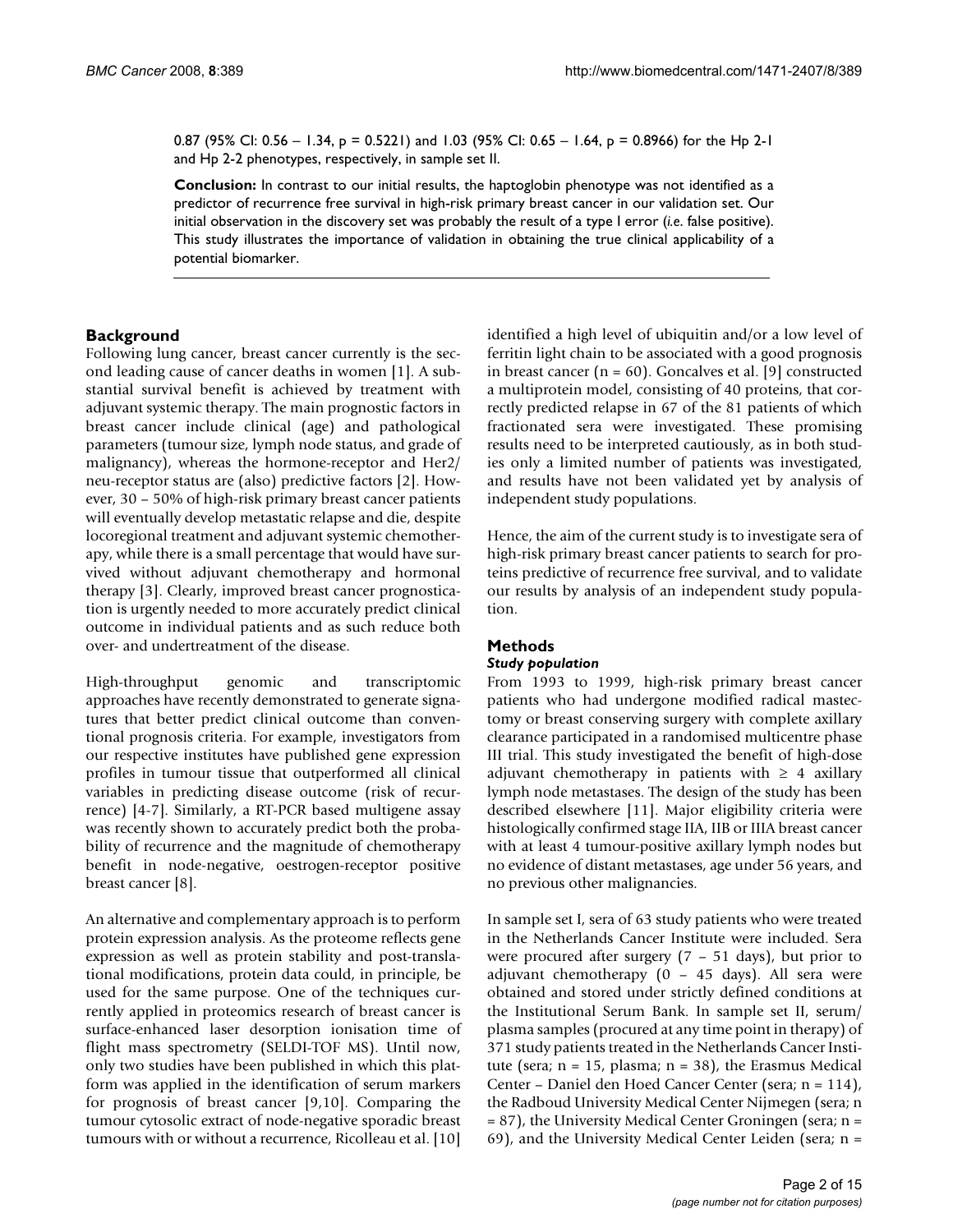48) were included. All samples were obtained with medical-ethics approval and all patients gave informed consent.

#### *Chemicals*

All used chemicals were obtained from Sigma, St. Louis, MO, USA, unless stated otherwise.

#### *Biomarker discovery*

Protein profiling was performed using the ProteinChip SELDI Reader (Bio-Rad Laboratories, Hercules, CA, USA). Several chromatographic array surfaces with suitable binding conditions were screened for discriminative mass-to-charge ratio's (m/z) between unfractionated sera of breast cancer patients of set I either experiencing a recurrence at a relatively short follow-up (Recurrence Free Survival (RFS) < 16 months,  $n = 4$ ), or experiencing no recurrence after a long follow-up ( $> 75$  months,  $n = 4$ ). Optimal discrimination between both groups was obtained by Q10 arrays (strong anion exchange chromatography) with 100 mM Tris-HCl pH 8/0.1% TritonX-100 as a binding buffer. This assay was subsequently applied in the analysis of all sera in sample set I ( $n = 63$ ).

In brief, samples were thawed on ice and denatured by 1:10 dilution in 9 M urea/2% 3- [(3-cholamidopropyl)dimethylammonio]-1-propanesulfonate (CHAPS)/ 1% dithiotreitol (DTT). Arrays were assembled in a 96 well bioprocessor (Bio-Rad Labs), which was placed on a platform shaker at 350 rpm at all steps of the protocol. Arrays were equilibrated twice with 200 μl of binding buffer for 5 min. Pretreated serum samples were diluted 1:10 in binding buffer and were randomly applied to the arrays. After a 30 min incubation, the arrays were washed twice with binding buffer and twice with 100 mM Tris-HCl pH 8 for 5 min. Following a quick rinse with deionised water (Braun, Emmenbrücke, Germany), arrays were air-dried. A 50% solution of sinapinic acid (Bio-Rad Labs) in 50% acetonitrile (ACN)/0.5% trifluoroacetic acid (TFA) was applied twice  $(1.0 \mu l)$  to the array as matrix. Following air-drying, the arrays were analysed using the ProteinChip SELDI (PBS IIc) Reader (Bio-Rad Labs). For mass accuracy, the instrument was calibrated on the day of measurements with All-In-One peptide standard (Bio-Rad Labs). Data were collected between 0 and 200 kDa, averaging 65 laser shots with intensity 158, detector sensitivity 5, and a focus lag time of 746 ns. Spectra were baseline subtracted and normalised to the total ion current from 1.5 to 200 kDa. The Biomarker Wizard software package (version 3.1, Bio-Rad Labs) was applied for peak detection. Peaks were auto-detected when occurring in at least 25% of spectra and when having a signal-to-noise ratio of at least 5. Peak clusters were completed with peaks with a signal-to-noise ratio of at least 2 in a cluster mass window of 0.3%.

#### *Biomarker characterisation*

A 500 μl serum sample containing the biomarker of interest marker (*i.e*. m/z 9198) was denatured in 9 M urea/2% CHAPS/1% DTT in 50 mM Tris-HCl pH 9. The sample was subsequently fractionated on Q Ceramic HyperD beads with a strong anion exchange moiety (Biosepra Inc., Malborough, MA, USA). After binding of denatured sample to the beads, the flow through was collected and bound proteins were subsequently eluted with buffers of pH 9 – 3. The fraction containing the marker was further purified by size fractionation, using Microcon 50 kDa MW spin concentrators (YM50, Millipore, Billerica, MA, USA) with increasing concentrations of ACN/0.1% TFA. The filtrate containing the m/z 9198 marker was subsequently desalted by application on reversed phase RP18 beads (Varian Inc., Palo Alto, CA, USA), followed by elution with increasing concentrations of ACN containing 0.1% TFA. The purification process was monitored by profiling each fraction on Q10 arrays and NP20 arrays (a non-selective, silica chromatographic surface). Eluates containing the m/z 9198 marker were dried and redissolved in loading buffer for SDS-PAGE, which was performed on Novex NuPage gels (18% Tris-Glycine gel; Invitrogen, San Diego, CA, USA). Following Coomassie staining (Simply Blue; Invitrogen), protein bands of interest were excised and collected. The proteins within the excised bands were eluted by washing twice with 30% ACN/100 mM ammonium bicarbonate, followed by dehydration in 100% ACN. Gel bands were subsequently heated at 50°C for 5 min and eluted with 45% formic acid/30% ACN/10% isopropanol under sonification for 30 min. After leaving the eluates overnight at room temperature, they were profiled on NP20 arrays. Eluates were subsequently dried, resuspended in 20 ng/μl trypsin (Promega, Madison, WI, USA) in 10% ACN/25 mM ammonium bicarbonate, followed by incubation at room temperature for 4 h for protein digestion. For in-gel protein digestion, gel bands were first washed with 40% methanol/10% acetic acid twice, followed by a 30% ACN/100 mM ammonium bicarbonate wash. Gel bands were dried by SpeedVac and digested for 12 h by trypsin (20 ng/μl 100 mM ammonium bicarbonate). All tryptic digests were profiled on NP20 chips, using 1 μl 20% alpha-cyano-4-hydroxy cinnaminic acid solution in 50% ACN/0.5% TFA as matrix. Peptides in the digests were investigated with the NCBI database using the ProFound search engine at [http://prowl.rockefel](http://prowl.rockefeller.edu/prowl-cgi/profound.exe) [ler.edu/prowl-cgi/profound.exe](http://prowl.rockefeller.edu/prowl-cgi/profound.exe) with the following search parameters: standard cleavage rules for trypsin, 1 missed cleavage allowed. Confirmation of protein identity was provided by sequencing tryptic digest peptides by quadrupole-TOF (Q-TOF) MS (Applied Biosystems/MSD Sciex, Foster City, CA, USA) fitted with a ProteinChip Interface. Fragment ion spectra resulting from Q-TOF analyses were taken to search the SwissProt 44.2 database (Homo Sapiens: 11072 sequences) using the MASCOT search engine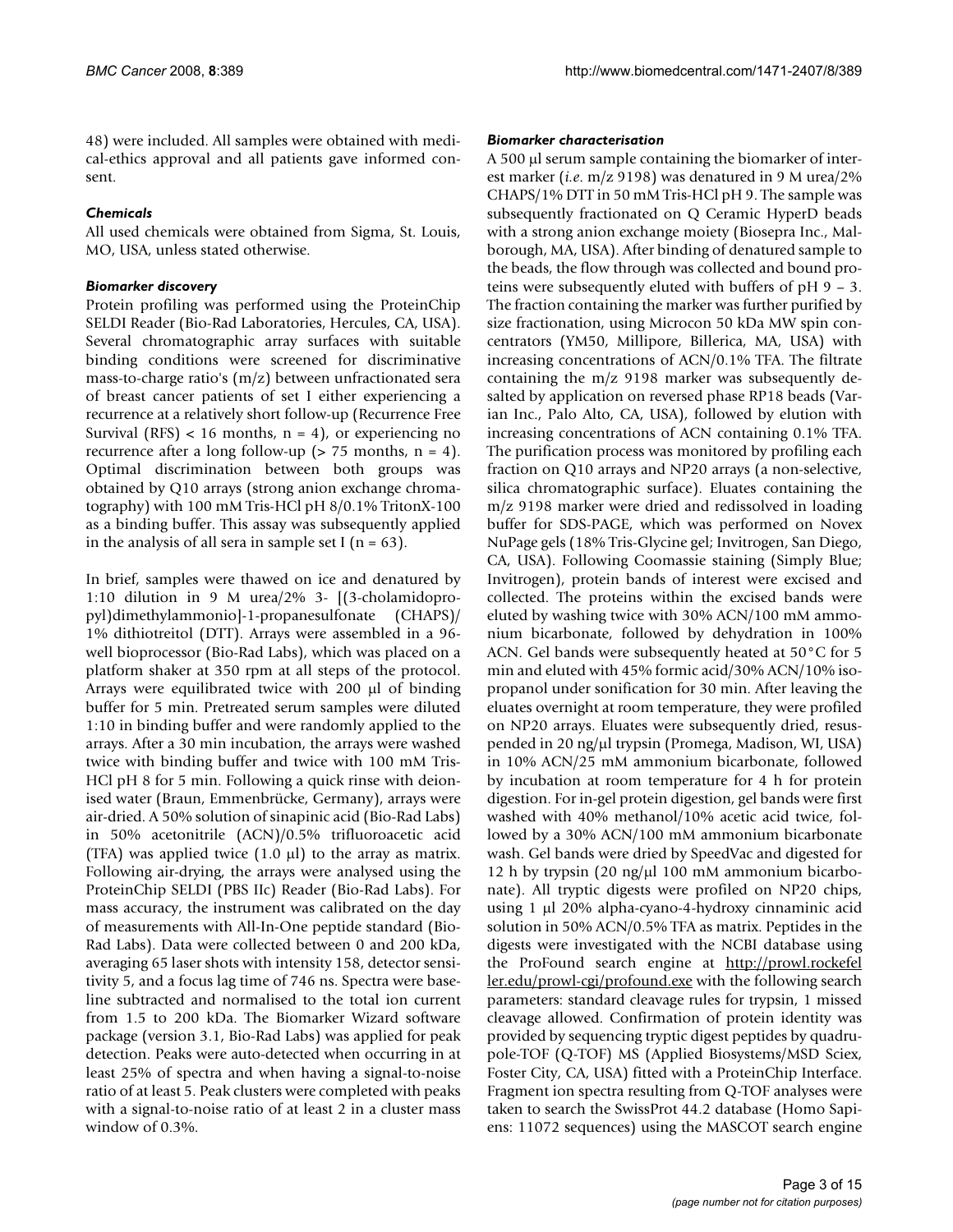at <http://www.matrixscience.com>(Matrix Science Ltd., London, UK), with the following search parameters: monoisotopic precursor mass tolerance: 40 ppm, fragment mass tolerance: 0.2 Da, variable modifications: methionine oxidation, and trypsin cleavage site. Throughout the identification experiments, a serum sample lacking the m/z 9198 marker was run concurrently as a negative control.

#### *Haptoglobin phenotyping assay*

The haptoglobin (Hp) phenotype of all samples in set I and II was assessed by native one-dimensional gel electrophoresis, followed by peroxidase staining. One μl of serum or plasma sample was mixed with 19 μl of a 1:100 dilution of haemolysate in phosphate buffered saline. Following incubation for 5 min at room temperature, 10 μl of 3× native sample buffer (30 ml glycerol/18.8 ml 1 M Tris-HCl pH 6.8/1.5 ml 1% (w/v) bromophenol blue, made to 100 ml with water) was added and mixed. Samples were then loaded onto a 3 – 8% gradient Tris-Acetate NuPAGE precast gel (Invitrogen, Karlsruhe, Germany). Samples were run at a constant 150 V, gradient 18 – 7 mA for 3 h, using a running buffer of 25 mM Tris/250 mM glycine, adjusted to pH 8.6. After staining with  $1\%$  (w/v) rhodamine 1%, the gel was incubated for 10 min in a 1:1 water-diluted leucomalachite green peroxidase-development buffer (0.2 g leucomalachite green/0.02 g EDTA in 25 ml 40% (v/v) acetic acid with 0.06% (v/v)  $H_2O_2$ ). The phenotype of each sample was subsequently determined by its specific migration pattern, which appears as black bands in the gel (Figure 1A) [12].

#### *Statistical analysis*

Survival curves were analysed according to the Kaplan-Meier method from the date of randomisation to the time of first recurrence or death, or the date of last follow-up. The curves were compared by log-rank statistics. To investigate the relation of haptoglobin phenotype and other variables with recurrence-free survival time, a Cox proportional hazards model was used. Relations were expressed in terms of hazard ratios with 95% confidence intervals. Possible confounding clinical variables that either have known prognostic or predictive value (*i.e*. treatment (high dose vs. conventional dose chemotherapy), age  $(≥ 40$  yrs vs. < 40 yrs), number of positive lymph node (0 – 9 vs.  $\ge$ 10), tumour size (< 5 cm vs.  $\geq$  5 cm), Her2/Neu status (negative vs. positive, of note, patients did not yet receive adjuvant trastuzumab), receptor status (oestrogen and/or progesterone receptor (ER/PR) positive vs. negative), and Bloom-Richardson grade (grade I vs. grade II vs. grade III)), or variables that were related to the exposure haptoglobin phenotype (*i.e*. surgery (breast conserving vs. mastectomy)) were incorporated into the model.

The distribution of patient characteristics over the two sample sets were compared using either the Chi-square test or the Fisher's exact test for categorical variables and the Mann-Whitney U test for continuous variables. All statistical analyses were performed using SPSS statistical software, version 13.0 (SPSS Inc., Chicago, IL, USA) and SAS statistical software, version 9.1.3 (SAS Institute Inc., Cary, NC, USA). Statistical tests were two sided at the 5% level of significance.

### **Results**

#### *Study population*

At time of analysis, in sample set I ( $n = 63$ ), 28 patients had a recurrence or had died and 35 patients were censored at a median follow-up of 6.6 years. In sample set II (n = 371), 149 patients had a recurrence or had died and 222 patients were censored at a median follow-up of 8.0 years. Characteristics of both sample sets are provided in Table 1. All patient characteristics were similarly distributed between sample set I and sample set II, as determined by the Chi-square test or the Mann-Whitney U test.

#### *Biomarker discovery*

Following evaluation of several chromatographic array surfaces with suitable binding conditions, the Q10 array with 100 mM Tris-HCl pH 8/0.1% TritonX-100 as a binding buffer gave optimal results in our screening population (n = 8). Using this SELDI-TOF MS assay, the spectra of sera from patients experiencing no recurrence  $(n = 4)$ could clearly be distinguished by the spectra of sera from patients that recurred at a relatively short follow-up (n = 4) by overexpression of a peak at m/z 9198. The clear dichotomous distribution in the relative m/z 9198 peak intensity was subsequently confirmed in the acquired mass spectra of all 63 sera in sample set I (peak intensity  $>$  20: n = 40,  $\leq$  20: n = 23). Representative SELDI-TOF MS spectra are presented in Figure 2. The Kaplan-Meier curve (Figure 3) shows a significant difference in the probability of remaining recurrence free (Log-rank test,  $p = 0.0014$ ) between high-risk primary breast cancer patients exhibiting a peak at  $m/z$  9198 with a relative intensity  $>$  or  $\leq$  than 20. The univariate hazard ratio was 3.22 (95% CI: 1.51 – 6.85,  $p = 0.0024$ .

#### *Biomarker characterisation*

Following anion exchange fractionation, the m/z 9198 marker was eluted in the pH 5 eluate. This fraction was concentrated on YM50 spin concentrators, and the marker was found in the water wash. De-salting of the water wash on RP18 beads resulted in elution of the marker in the 60% ACN/0.1% TFA eluate, which was subsequently subjected to SDS-PAGE analysis. After staining, a clear band in the 9 kDa region was visible, which was excised and subjected to passive elution followed by tryptic digestion of the eluate. Profiling of the gel-eluate confirmed the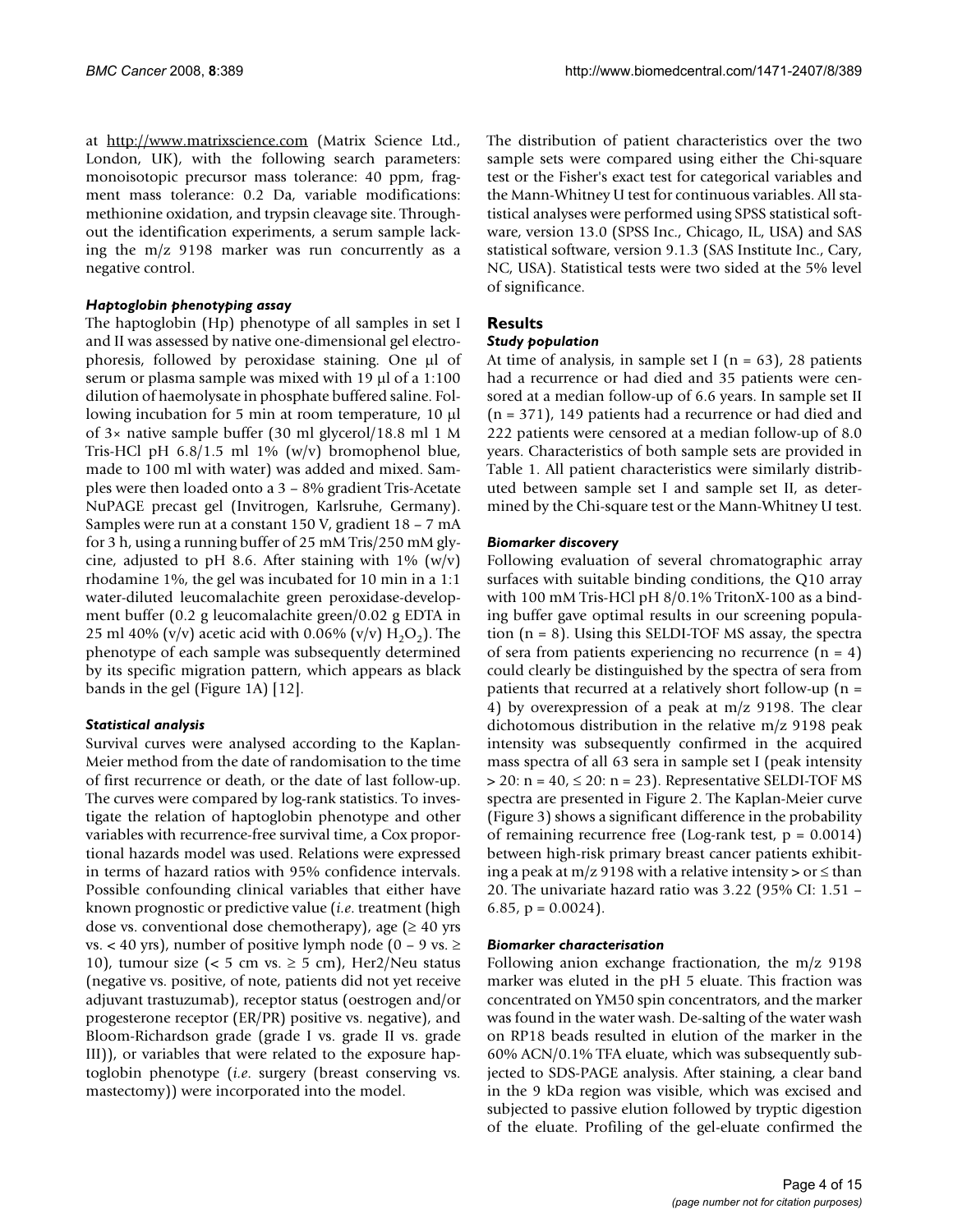

#### Haptoglobin phenotype assessment using a native **Figure 1** one-dimensional gel electrophoresis system

**Haptoglobin phenotype assessment using a native one-dimensional gel electrophoresis system**. A: Specific migration pattern of Hp 1-1, Hp 2-1, and Hp 2-2 in a 3 – 8% gradient Tris-Acetate gel. B: Composition of the three haptoglobin phenotypes Hp 1-1, Hp 2-1, and Hp 2-2 (adapted from [14]).

presence of the marker. Peptide mapping of the tryptic digest identified the marker as haptoglobin alpha-1 chain (estimated Z-score 1.49, 48% sequence coverage), which is an 83 amino acid peptide with a theoretical mass of 9192.21 Da and a pI of 5.23. This identity [Swiss-Prot[:P00738\]](http://www.ebi.ac.uk/cgi-bin/dbfetch?db=swall&id=P00738) was confirmed by amino acid sequencing of 4 peptides in the tryptic digest by tandem MS on a Q-TOF (76% coverage, Figure 4A).

Haptoglobin occurs *in vivo* as polymers of an alpha and beta chain complex, interlinked via disulfide bridges.

There are two major alpha chains: alpha-1 (83 amino acids, 9.2 kDa) and alpha-2 (142 amino acids, 16 kDa), of which the alpha-2 chain is the product of unequal crossing over between two alpha-1 alleles [13]. Due to this genetic variation, haptoglobin occurs in three major (pheno)types: Hp 1-1, Hp 2-1 and Hp 2-2, occurring in 16%, 48%, and 36%, respectively, of the northwestern European population [14]. The Hp 1-1 phenotype consists of an [alpha-1 – beta] dimer (86 kDa), whereas Hp 2- 1 consist of two [alpha-1 – beta] units flanking a variable length [alpha-2 – beta] polymer (86 – 300 kDa). Hp 2-2,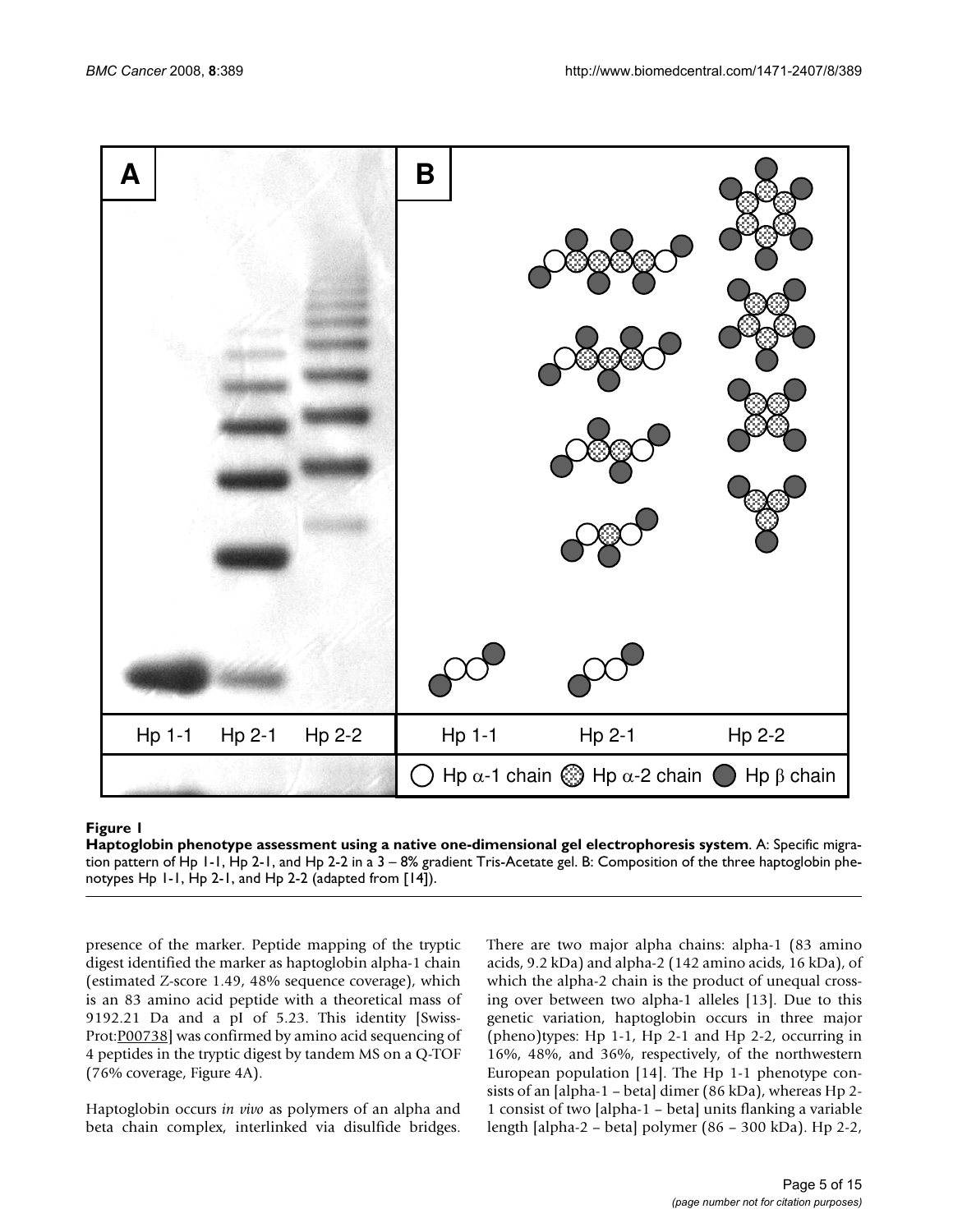#### **Table 1: Patient and tumour characteristics of sample set I and II**

|                                | <b>Sample set I</b> ( $n = 63$ ) |             | Sample set II $(n = 371)$ |             |
|--------------------------------|----------------------------------|-------------|---------------------------|-------------|
| <b>Patient characteristics</b> | ${\sf N}$                        | $(\%)$      | N                         | $(\%)$      |
| Age                            |                                  |             |                           |             |
| Mean [range]                   | 45.8                             | $[33 - 55]$ | 43.9                      | $[26 - 55]$ |
| < 40 years                     | $\overline{10}$                  | (16%)       | 94                        | (25%)       |
| $\geq 40$ years                | 53                               | (84%)       | 277                       | (75%)       |
| Menopausal status              |                                  |             |                           |             |
| Premenopausal                  | 49                               | (78%)       | 317                       | (85%)       |
| Postmenopausal                 | $\mathbf{H}$                     | (17%)       | 40                        | (11%)       |
| Unknown                        | 3                                | (5%)        | 4                         | (4%)        |
| Surgery                        |                                  |             |                           |             |
| Mastectomy                     | 56                               | (89%)       | 291                       | (78%)       |
| Breast conserving              | $\boldsymbol{7}$                 | (11%)       | $80\,$                    | (22%)       |
| Treatment                      |                                  |             |                           |             |
| Conventional dose              | 27                               | (43%)       | 158                       | (43%)       |
| High dose                      | 36                               | (57%)       | 213                       | (57%)       |
|                                |                                  |             |                           |             |
| <b>Tumour characteristics</b>  |                                  |             |                           |             |
| Number of positive lymph nodes |                                  |             |                           |             |
| $4 - 9$                        | 40                               | (63%)       | 241                       | (65%)       |
| $\geq 10$                      | 23                               | (37%)       | 130                       | (35%)       |
| Tumour size                    |                                  |             |                           |             |
| $TI$ (< 2 cm)                  | 9                                | (14%)       | 90                        | (24%)       |
| T2 $(2 - 5$ cm)                | 41                               | (65%)       | 225                       | (61%)       |
| $T3 (= 5 cm)$                  | 3                                | (21%)       | 56                        | (15%)       |
| Her2/Neu status                |                                  |             |                           |             |
| Negative                       | 42                               | (67%)       | 274                       | (74%)       |
| Positive                       | 16                               | (25%)       | 81                        | (22%)       |
| Unknown                        | 5                                | (8%)        | 16                        | (4%)        |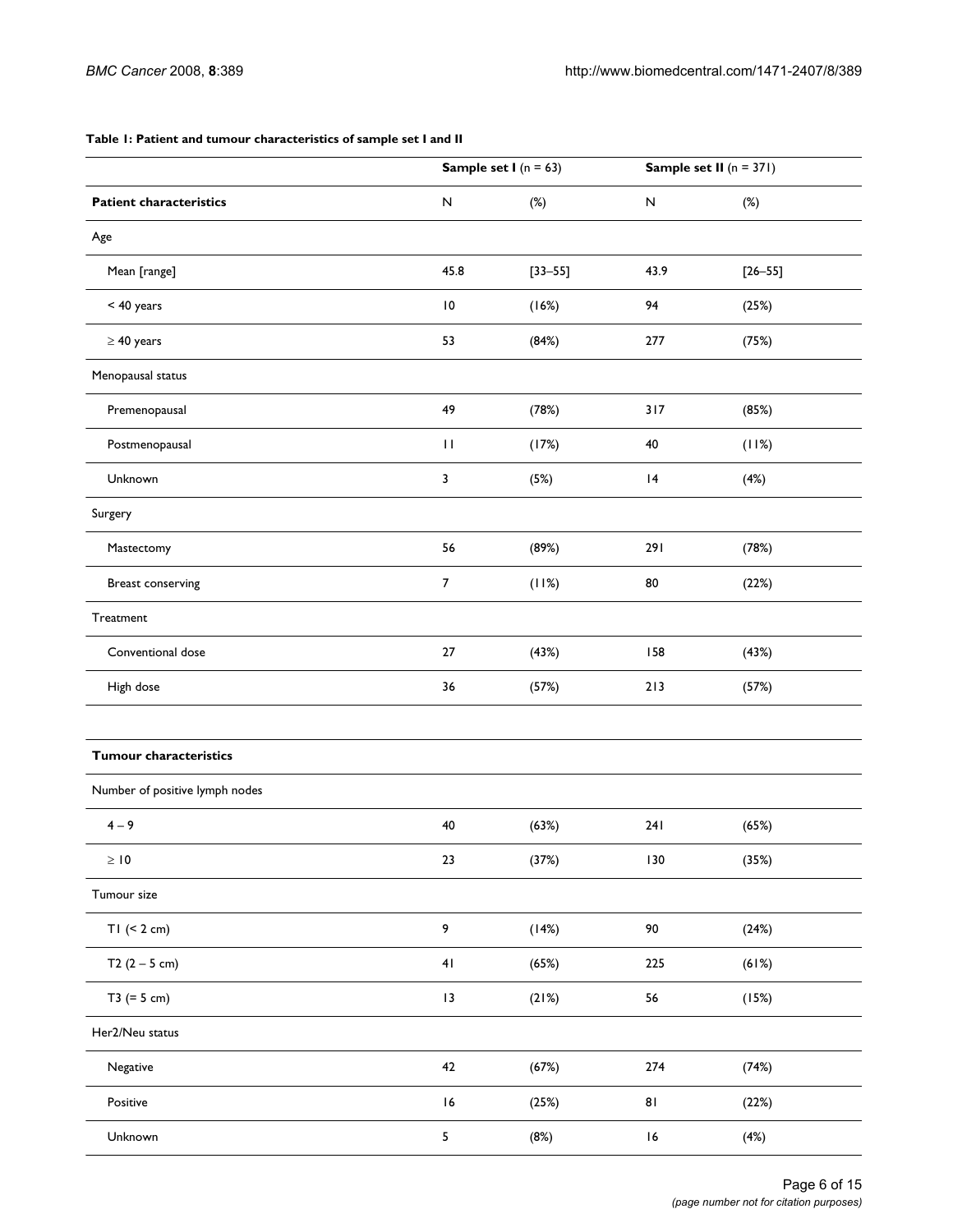| Oestrogen/Progesterone receptor status |    |       |     |       |  |  |  |  |
|----------------------------------------|----|-------|-----|-------|--|--|--|--|
| ER and PR negative                     | 10 | (16%) | 0   | (27%) |  |  |  |  |
| ER and/or PR positive                  | 50 | (79%) | 250 | (68%) |  |  |  |  |
| <b>Unknown</b>                         | 3  | (5%)  | 20  | (5%)  |  |  |  |  |
| Bloom-Richardson grade                 |    |       |     |       |  |  |  |  |
| Grade I                                | 13 | (21%) | 62  | (17%) |  |  |  |  |
| Grade II                               | 26 | (41%) | 112 | (30%) |  |  |  |  |
| Grade III                              | 20 | (32%) | 170 | (46%) |  |  |  |  |
| Unknown                                | 4  | (6%)  | 27  | (7%)  |  |  |  |  |

**Table 1: Patient and tumour characteristics of sample set I and II** *(Continued)*

the largest species, consists of multiple repeats of an [alpha-2 – beta] unit (170 – 900 kDa) (Figure 1B) [15,16]. Expression of the Hp alpha-1 chain, as determined by SELDI-TOF MS, will correspond to the actual haptoglobin phenotype, since the haptoglobin alpha-1 chain is only expressed by individuals with the Hp 1-1 or Hp 2-1 phenotype [12]. Indeed, following haptoglobin phenotype assessment by native one-dimensional gel-electrophoresis, all patients with  $m/z$  9198 = 20 carried the Hp 2-2 phenotype (n = 23), while patients with  $m/z$  9198 > 20 were shown to have either the Hp  $1-1$  (n = 14) or Hp  $2-1$  $(n = 26)$  phenotype (Figure 5).

Following Kaplan-Meier analysis by haptoglobin phenotype in sample set I ( $n = 63$ ), the Hp 1-1, 2-1 and 2-2 phenotypes were shown to be associated with a good, intermediate and poor prognosis, respectively (global Log-rank test,  $p = 0.0029$  (Figure 6). With Hp 1-1 phenotype as the reference category, the univariate hazard ratio was 3.08 (95% CI: 0.67 – 14.10, p = 0.1464) for Hp 2-1, and 7.37 (95% CI: 1.69 – 32.23, p = 0.0079) for Hp 2-2 phenotype. In the multivariate Cox regression analysis, haptoglobin phenotype was independently associated with recurrence free survival (Hp 2-2;  $p = 0.0098$ ), while for receptor status (ER/PR negative;  $p = 0.0962$ ) and treatment arm (conventional dose;  $p = 0.0509$ ) a borderline significant association was observed (Table 2).

#### *Biomarker validation*

The distribution of the haptoglobin phenotype of patients in the validation sample set II ( $n = 371$ ) was subsequently assessed for validation purposes. As the haptoglobin phenotype (i.e. genotype) is not influenced by treatment, samples in set II were collected at any time point in therapy. All patient characteristics were similarly distributed between sample set I and sample set II. The Hp 1-1, 2-1,

and 2-2 phenotype was determined in 70, 189, and 112 patients, respectively, yielding an allele frequency of 0.44, which is in concordance with previously reported frequencies. [14]

The Kaplan-Meier curve, however, did not show a significant difference in the probability of recurrence free survival (global Log-rank test,  $p = 0.6158$ ) between the highrisk primary breast cancer patients in sample set II having the Hp 1-1, 2-1 or 2-2 phenotype (Figure 7). With the Hp 1-1 phenotype as the reference category, the univariate hazard ratio was 0.87 (95% CI: 0.56 – 1.34, p = 0.5221) and 1.03 (95% CI: 0.65 – 1.64, p = 0.8966) for the Hp 2- 1 and Hp 2-2 phenotypes, respectively. This finding was not affected by tumour size, which was found to be the only independently associated variable for recurrence free survival ( $p = 0.0374$ ). Her2/Neu status ( $p = 0.0589$ ) and treatment arm  $(p = 0.0809)$  were only borderline significantly associated with recurrence free survival in set II (Table 2).

#### **Discussion**

The introduction of high-throughput analytical platforms, such as the genomic/transcriptomic microarray technology, or the proteomic SELDI-TOF MS technology, has enabled the advent of discovery-based research. Large quantities of data can now be analysed without underlying hypotheses, to search for patterns that discriminate between patients with different diagnosis, prognosis or response to treatment. Assessment of validity, however, is pivotal in this discovery-based '-omics' research, as the meaning of such patterns from a biological perspective often is unknown.

Our initial findings were, however, endorsed by the various biological functions of haptoglobin and their pheno-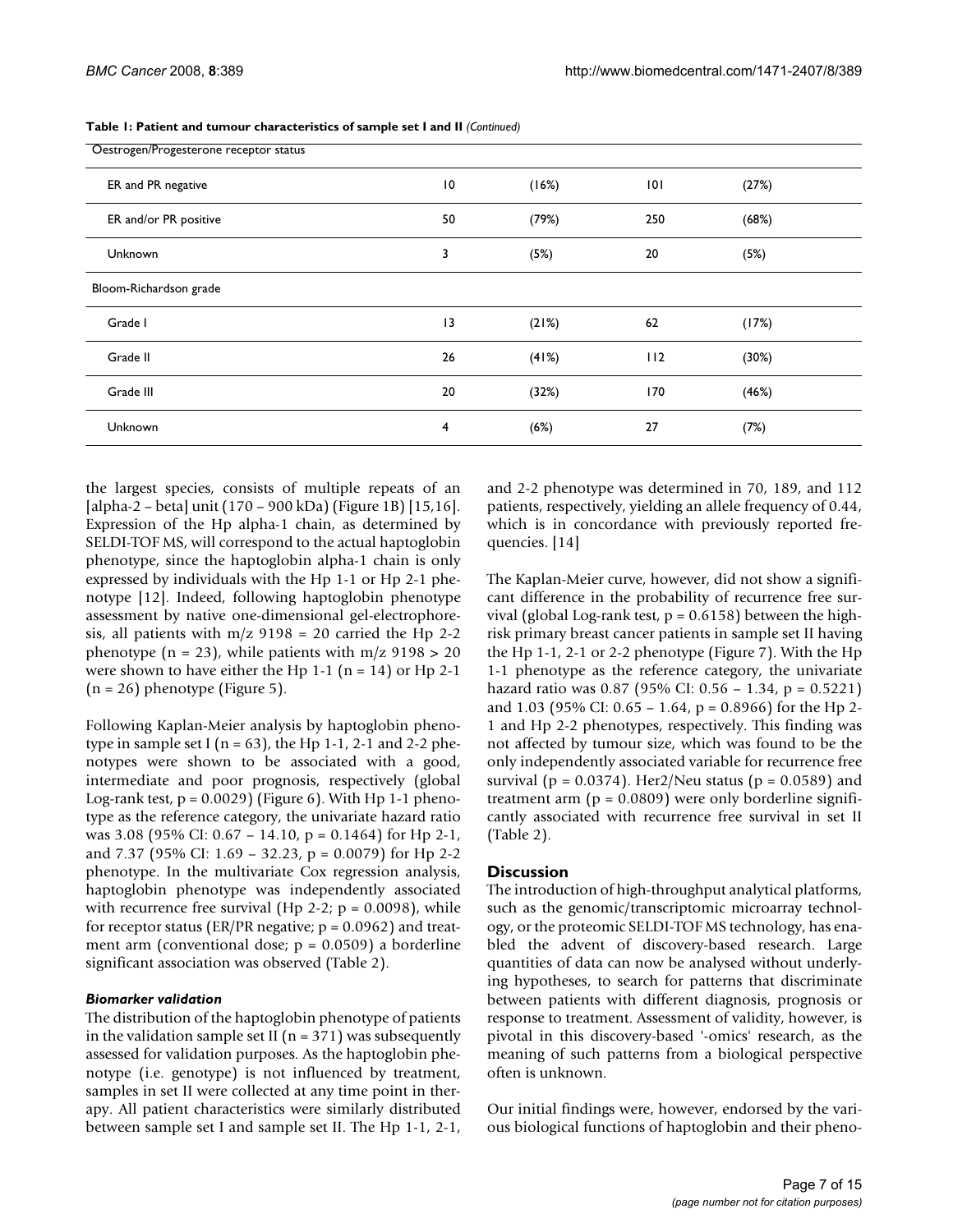

#### Representative example of serum protein pr the clear dichotomous e **Figure 2** xpression of the m/z ofiles (sample set I) obta 9198 peak (dotted box)ined with the optimized SELDI-TOF MS assay, showing

**Representative example of serum protein profiles (sample set I) obtained with the optimized SELDI-TOF MS assay, showing the clear dichotomous expression of the m/z 9198 peak (dotted box)**.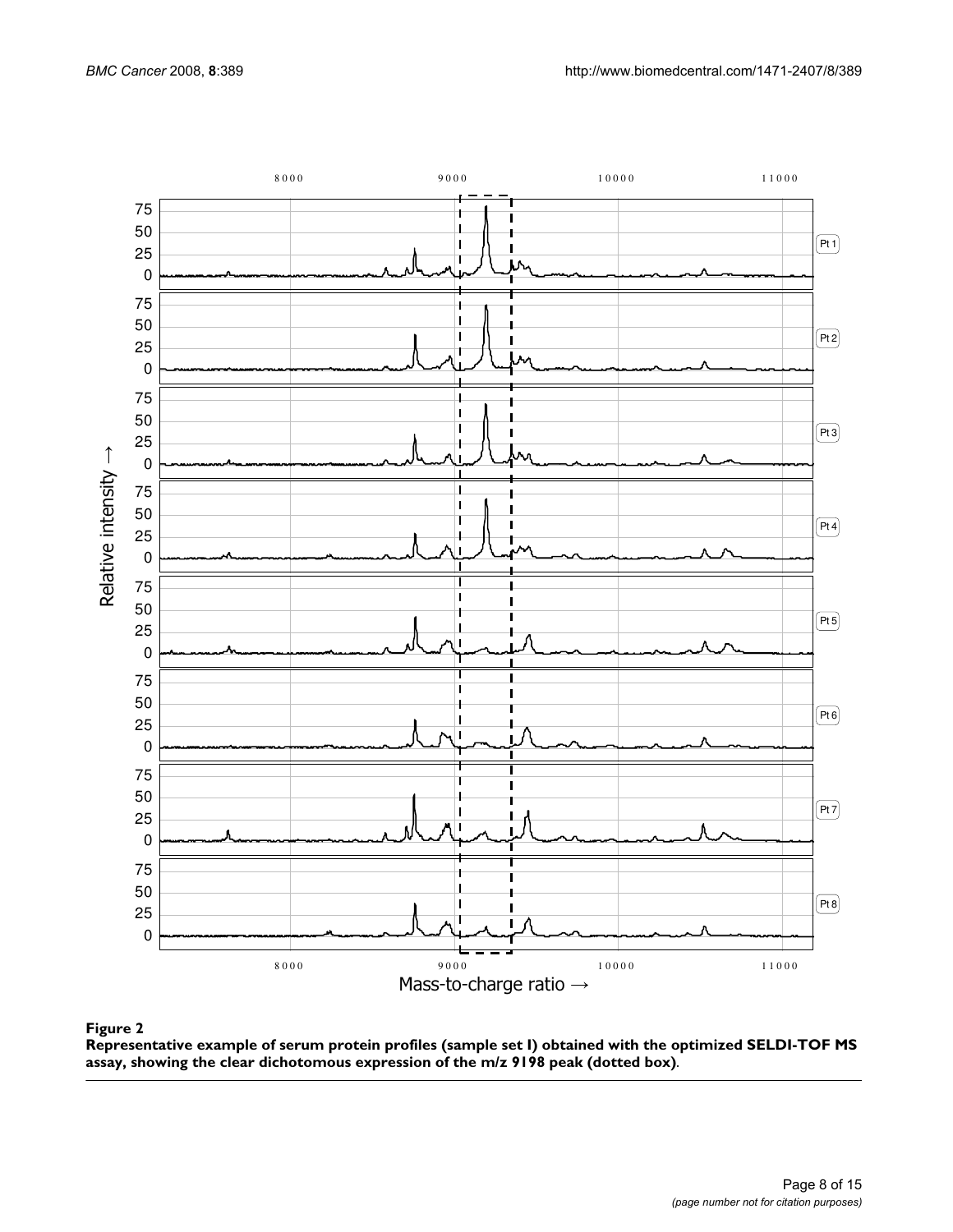

**Recurrence free survival in sample set I (n = 63) according the m/z 9198 peak intensity > 20 or** ≤ **20, as determined by SELDI-TOF MS**.

type-dependency. The main physiological function of haptoglobin is binding of free haemoglobin. The haptoglobin-haemoglobin complex is too large to be filtered at the kidney glomerulus and is therefore retained. Both iron loss and free-radical mediated damage, caused by the haem-iron mediated generation of free hydroxyl radicals (by means of the Fenton reaction:  $H_2O_2$  + Fe<sup>2+</sup>  $\rightarrow$  Fe<sup>3+</sup> +  $OH + OH$  are thus prevented [14]. Haptoglobin has also been identified as a strong angiogenic agent, activating endothelial cell growth and differentiation. This function was shown to be phenotype dependent, as the Hp 2- 2 phenotype has been found to be more angiogenic than the other phenotypes [17]. The poor prognosis of our Hp 2-2 breast cancer patients in our discovery set  $(n = 63)$ could be exerted via this haptoglobin function, since angiogenesis is well known to be involved tumor growth, proliferation, and metastasis [18].

Both haptoglobin and its phenotype have been described previously in relation to various diseases (including cancer), a finding which is not surprising in view of its biology. Both the intact protein and its subunits have been found overexpressed in serum of patients with various solid tumours, for example ovarian and small-cell lung cancer [19-21]. The 9.2 kDa haptoglobin alpha-1 chain has been specifically detected by Tolson et al. [12] in sera of renal cell carcinoma patients and healthy controls. Following haptoglobin phenotyping, all patients having the Hp 2-2 phenotype indeed proved to be missing the 9.2 kDa haptoglobin alpha-1 peak in their serum protein profile. Due to its phenotypic distribution, this protein could, however, not be considered as a diagnostic marker. The influence of haptoglobin phenotype on recurrence free survival has not been investigated. [12] Using the SELDI-TOF MS platform, the 9.2 kDa alpha-1 chain was also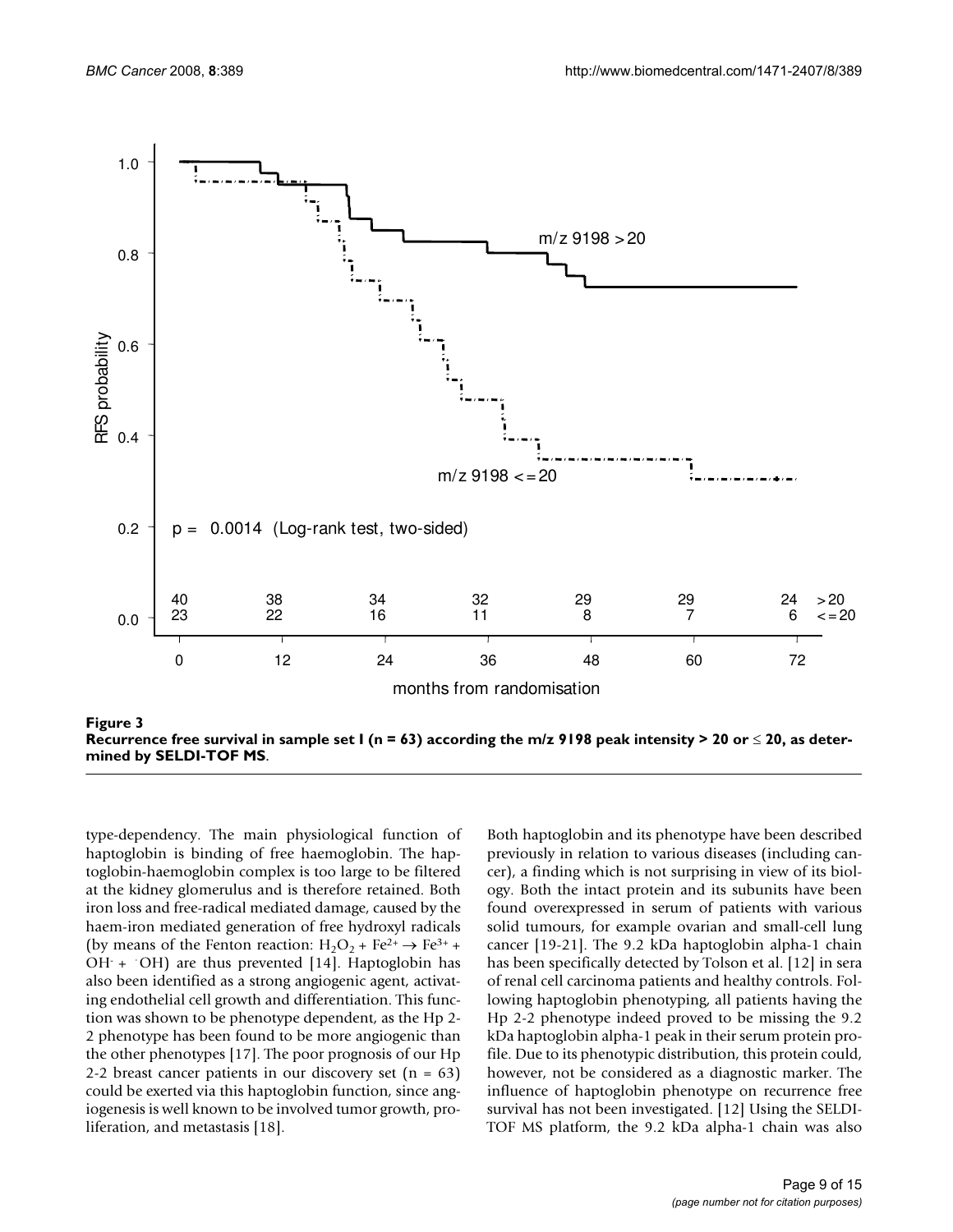

|      |      |      |      |      |      |      |      |      | <del>.</del> . | <del>.</del> |      | ---  |      | --------------------------- | - <del>------</del> - | --   |      | m/z |
|------|------|------|------|------|------|------|------|------|----------------|--------------|------|------|------|-----------------------------|-----------------------|------|------|-----|
| 1000 | 1200 | 1400 | 1600 | 1800 | 2000 | 2200 | 2400 | 2600 | 2800           | 3000         | 3200 | 3400 | 3600 | 3800                        | 4000                  | 4200 | 4400 |     |
|      |      |      |      |      |      |      |      |      |                |              |      |      |      |                             |                       |      |      |     |

| Start-End                                                                                                | Mr (obs) | Mr (expt) | Mr (calc) | Delta   | Miss | Score | Expect              | Sequence                                |  |
|----------------------------------------------------------------------------------------------------------|----------|-----------|-----------|---------|------|-------|---------------------|-----------------------------------------|--|
| $35 - 49$                                                                                                | 1590.70  | 1589.69   | 1589.79   | $-0.10$ | 0    | 69    | 0.0014              | K. PPEI AHGYVEHSVR. Y                   |  |
| $58 - 72$                                                                                                | 1708.80  | 1708.79   | 1707.84   | $-0.05$ |      | 42    | 0.0041              | K. LRTEGDGVYTLNNEK. O                   |  |
| $78 - 94$                                                                                                | 1743.75  | 1742.74   | 1742.87   | $-0.13$ | 0    | 60    | 0.0110              | K. AVGDKLPECEAVCGKPK. N                 |  |
| $19 - 49$                                                                                                | 3292.61  | 3291.60   | 3291.51   | 0.09    | 0    | 98    | $2.3 \cdot 10^{-8}$ | A. VDSGNDVTDI ADDGCPKPPEI AHGYVEHSVR. Y |  |
| Amino acid sequence of m/z 9198 haptoglobin alpha-1 chain (start: 18 – end: 101, 76% sequence coverage): |          |           |           |         |      |       |                     |                                         |  |
| VDSGNDVTDI ADDGCPKPPE IAHGYVEHSV RYQCKNYYKL RTEGDGVYTL NNEKOWINKA VGDKLPECEA VCGKPKNPAN PVQ              |          |           |           |         |      |       |                     |                                         |  |
|                                                                                                          |          |           |           |         |      |       |                     |                                         |  |

| B: Comparison of amino acid sequences             |                                                 |                    |                   |                   |                   |                   |                   |            |  |  |
|---------------------------------------------------|-------------------------------------------------|--------------------|-------------------|-------------------|-------------------|-------------------|-------------------|------------|--|--|
| $m/z$ 9198 marker                                 |                                                 |                    |                   |                   |                   |                   |                   |            |  |  |
| <b>VDSGNDVTDI</b>                                 | <b>ADDGCPKPPE</b>                               | <b>I AHGYVEHSV</b> | <b>RYQCKNYYKL</b> | <b>RTEGDGVYTL</b> | <b>NNEKOWINKA</b> | <b>VGDKLPECEA</b> | <b>VCGKPKNPAN</b> | <b>PVO</b> |  |  |
|                                                   | Haptoglobin alpha-1 chain (Mw 9192.21, pl 5.23) |                    |                   |                   |                   |                   |                   |            |  |  |
| <b>VDSGNDVTDI</b>                                 | <b>ADDGCPKPPE</b>                               | <b>IAHGYVEHSV</b>  | <b>RYQCKNYYKL</b> | <b>RTEGDGVYTL</b> | <b>NNEKOWINKA</b> | <b>VGDKLPECEA</b> | <b>VCGKPKNPAN</b> | <b>PVQ</b> |  |  |
| Haptoglobin-related-protein (Mw 9492.64, pl 6.76) |                                                 |                    |                   |                   |                   |                   |                   |            |  |  |
| <b>LYSGNDVTDI</b>                                 | <b>SDDRFPKPPE</b>                               | <b>I ANGYVEHLF</b> | <b>RYOCKNYYRL</b> | <b>RTEGDGVYTL</b> | <b>NDKKOWINKA</b> | <b>VGDKLPECEA</b> | <b>VCGKPKNPAN</b> | <b>PVQ</b> |  |  |
|                                                   | 11                                              | 21                 | 31                | 41                | 51                | 61                | 71                | 81         |  |  |

#### **Figure 4**

**Structural identification of the m/z 9198 peak cluster**. A. Peptide mapping of the m/z 9198 marker. MS spectrum of the m/z 9198 tryptic digest in the gel eluate. All peptides were sequenced with tandem MS using Q-TOF for confirmation. Results from the MASCOT search for protein identification include start and end positions of the peptide sequence starting from the amino acid terminal of the whole protein, the observed m/z, transformed to its experimental mass (Mr(expt)), the calculated mass (Mr(calc)) from the matched peptide sequence, as well as their mass difference (Delta), the number of missed cleavage sites for trypsin (Miss), the estimate Z-score and its significance, and the peptide sequence. B. Matched amino acid sequence of the m/z 9198 marker (in grey: amino acid sequence sequenced by Q-TOF MS), haptoglobin alpha-1 chain and the corresponding N-terminus of haptoglobin-related-protein (in grey: amino acid substitutions between haptoglobin and haptoglobin-relatedprotein) [24].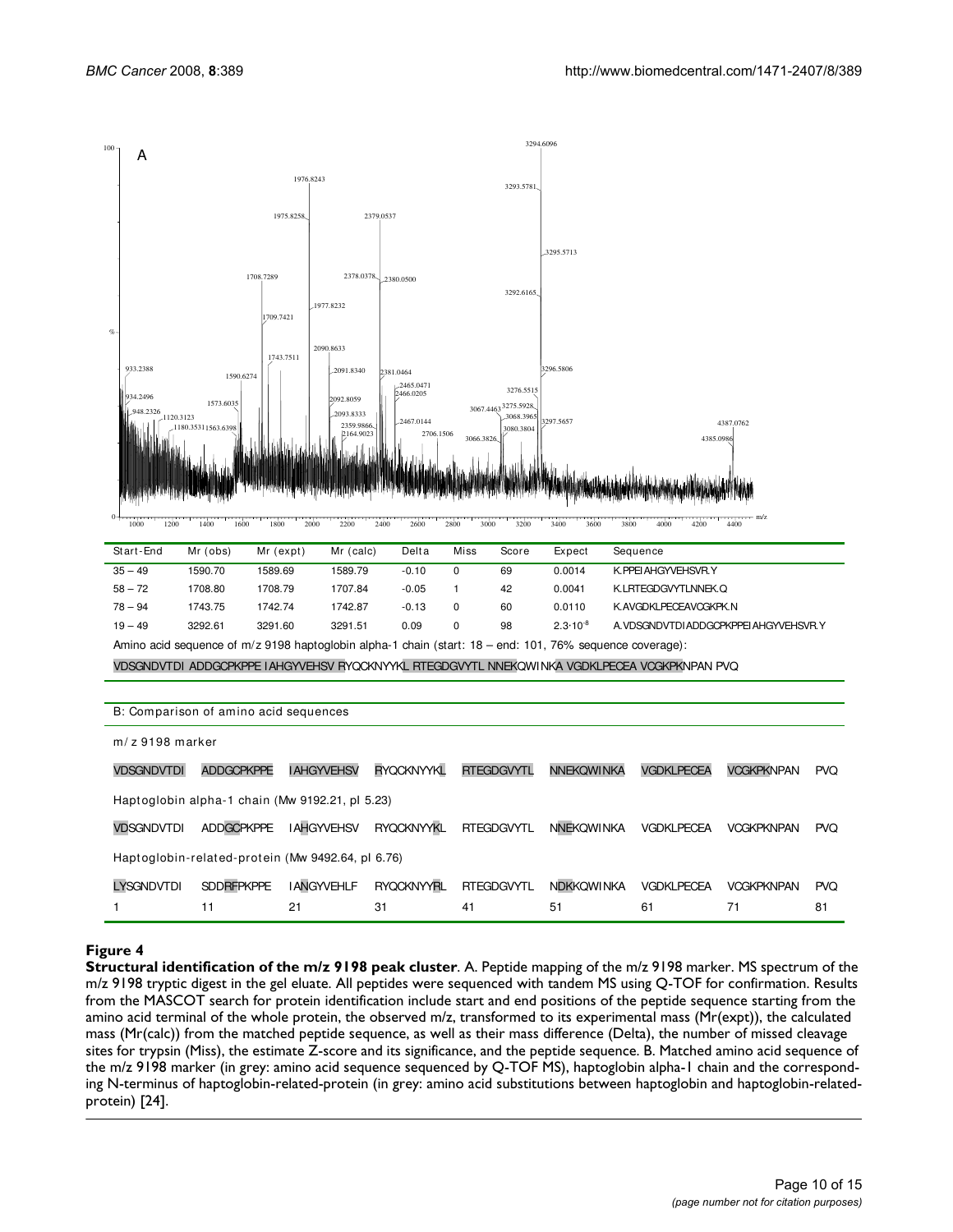

#### **Figure 5**

**Peak intensity of the m/z 9198 marker (as determined by SELDI-TOF MS) vs. haptoglobin phenotype (as assessed by 1D gel-electrophoresis) of samples in set I**.

detected by Goncalves et al. [9]. Unlike our own observations, they found the 9.2 kDa peak to be overexpressed in sera of high-risk primary breast cancer patients  $(n = 81)$ experiencing a relapse versus long-term disease free survivors [9]. The absolute intensities of the m/z 9192 peak in SELDI-TOF MS spectra of Goncalves et al. [9] ranged between 0 and 2, and a clear dichotomous peak intensity distribution was not observed. These discrepancies from our initial findings most likely originate in the serum prefractionation that was performed in this study. During protein purification, we repeatedly found the 9.2 kDa peak to be predominantly present in the pH 5 fraction. Goncalves et al. [9] however, subjected only the pH 9/ flow through, pH 4, and organic solvent fractions to

SELDI-TOF MS analysis, resulting in a suboptimal assay for haptoglobin alpha-1 detection.

Another association between protein expression and recurrence free survival in breast cancer has previously been reported by Kuhajda et al. [22,23]. They described a decreased tumour tissue expression of haptoglobinrelated-protein, quantitated immunohistochemically, to be associated with a prolonged recurrence free survival in 70 breast cancer patients [22]. Their findings differ from our observations by the biological matrix analysed (tumour tissue vs. serum), by the exposure used for prediction of recurrence free survival (protein expression vs. phenotype), and by the identity of the protein used for prognostication (haptoglobin-related-protein vs. haptoglobin). Although coded for by two different genes, both proteins have more than 90% amino acid sequence homology. There are, however, distinct differences between the alpha-1 chain of haptoglobin and haptoglobin-related-protein, due to 8 amino acid substitutions [24]. Amino acid sequencing of the m/z 9198 marker, taking 7 out of 8 amino acid substitutions into account, enabled us to unequivocally identify our candidate biomarker as haptoglobin alpha-1 chain (Figure 4B).

The haptoglobin phenotype has not been identified as a predictor of recurrence free survival in breast cancer thus far. The phenotype has nevertheless been associated with clinical outcome of other pathologies, a.o. mortality [25], nephropathy [26], and cardiovascular disease outcome in diabetic patients [27], mortality in HIV infection [28] and mortality in tuberculosis [29]. In these studies, the Hp 2- 2 phenotype was invariably associated with worse clinical outcome, in contrast though to the study of Depypere et al. [30], who found the Hp 1-1 phenotype associated with more severe hypertension and proteinuria in patients with preeclampsia.

Despite the potential biological justifications, our promising initial result of the haptoglobin phenotype being a predictor of recurrence free survival in a limited number  $(n = 63)$  of high-risk primary breast cancer patients was not confirmed following validation by analysis of a sixfold larger sample set  $(n = 371)$ . It is unlikely that our findings result from differences in patient characteristics between our discovery and validation sample set, since all (known) characteristics were similarly distributed between both sample sets.

The two major threats to validity of discovery-based proteomics research come from chance and bias [31]. Sources of bias include differences in sample collection and storage, or in analysis [32]. The haptoglobin phenotype however, is not influenced by specimen collection and storage. Besides, the native 1D-gelelectrophoresis method for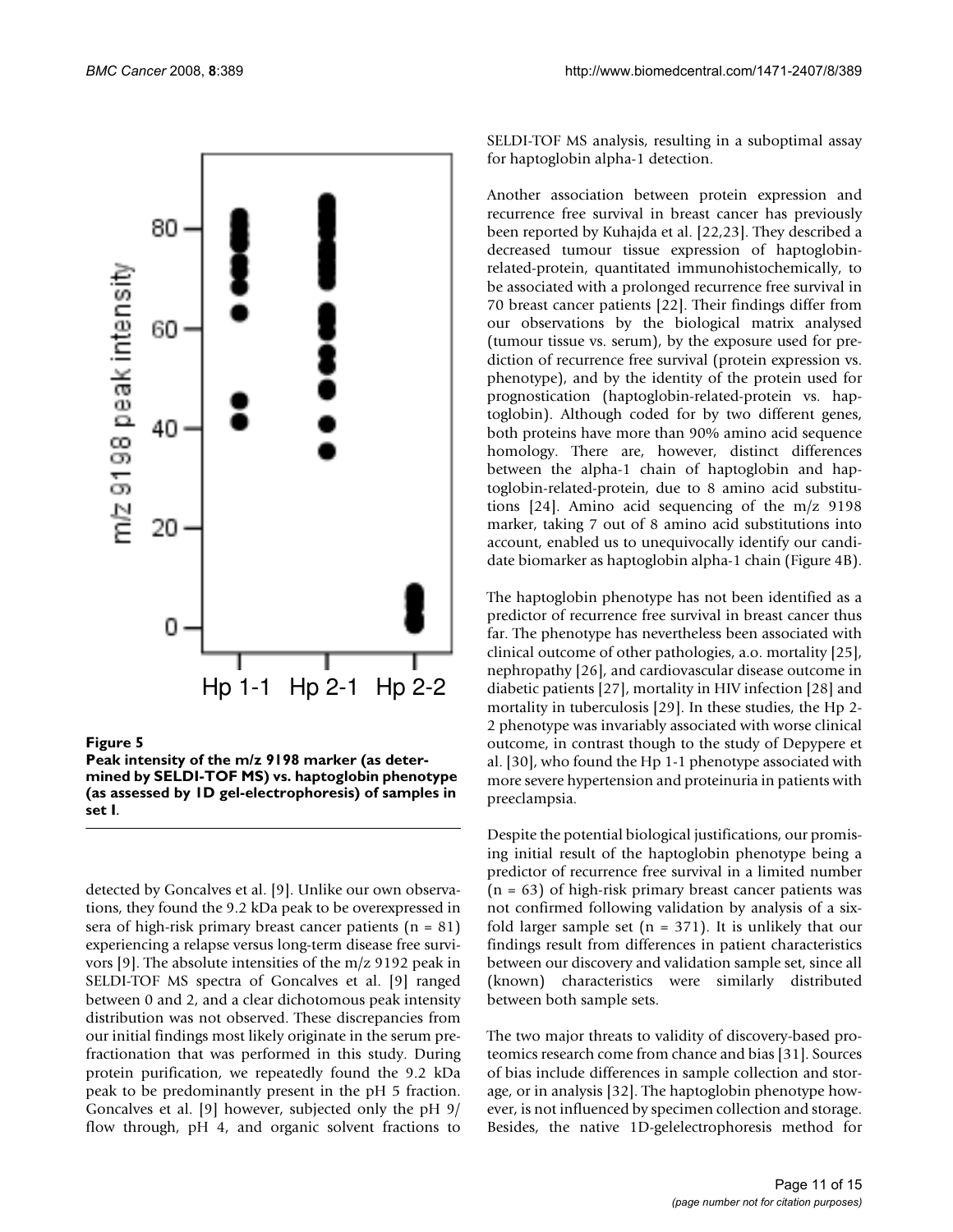| Variable                    |                 | <b>Sample set I</b> ( $n = 63$ ) |                          | Sample set II $(n = 371)$ |                          |                |  |  |
|-----------------------------|-----------------|----------------------------------|--------------------------|---------------------------|--------------------------|----------------|--|--|
|                             | HR <sup>a</sup> | (95% Clb)                        | p-value                  | HR <sup>a</sup>           | (95% Clb)                | p-value        |  |  |
| Haptoglobin phenotype       |                 |                                  |                          |                           |                          |                |  |  |
| $Hp$ $I-I$                  | T               | $\blacksquare$                   | $\blacksquare$           | $\mathsf{I}$              | $\blacksquare$           | $\blacksquare$ |  |  |
| $Hp 2-I$                    | 4.21            | $(0.44 - 39.83)$                 | 0.2105                   | 0.94                      | $(0.58 - 1.52)$          | 0.8059         |  |  |
| Hp 2-2                      | 17.76           | $(2.00 - 157.44)$                | 0.0098                   | 1.26                      | $(0.76 - 2.08)$          | 0.3653         |  |  |
| Surgery                     |                 |                                  |                          |                           |                          |                |  |  |
| Breast conserving           | $\mathbf{I}$    | $\blacksquare$                   | $\overline{\phantom{0}}$ | $\mathbf{I}$              | $\blacksquare$           | -              |  |  |
| Mastectomy                  | 1.26            | $(0.24 - 6.67)$                  | 0.7843                   | 0.91                      | $(0.59 - 1.39)$          | 0.6514         |  |  |
| Treatment arm               |                 |                                  |                          |                           |                          |                |  |  |
| High dose                   | $\mathbf{I}$    | $\blacksquare$                   | $\blacksquare$           | $\mathbf{I}$              | $\blacksquare$           | $\blacksquare$ |  |  |
| Conventional dose           | 0.33            | $(0.11 - 1.00)$                  | 0.0509                   | 1.36                      | $(0.96 - 1.92)$          | 0.0809         |  |  |
| Age                         |                 |                                  |                          |                           |                          |                |  |  |
| $\geq 40$ yrs               | $\mathbf{I}$    | $\blacksquare$                   | $\blacksquare$           | $\mathbf{I}$              | $\overline{\phantom{a}}$ | ٠              |  |  |
| $< 40$ yrs                  | 1.26            | $(0.32 - 4.93)$                  | 0.7413                   | 0.97                      | $(0.65 - 1.46)$          | 0.8890         |  |  |
| No. of positive lymph nodes |                 |                                  |                          |                           |                          |                |  |  |
| $4 - 9$                     | $\mathbf{I}$    | $\blacksquare$                   |                          | $\mathsf{I}$              | $\blacksquare$           | $\blacksquare$ |  |  |
| $\geq 10$                   | 0.72            | $(0.23 - 2.29)$                  | 0.5785                   | 1.00                      | $(0.69 - 1.45)$          | 0.9964         |  |  |
| Tumour size                 |                 |                                  |                          |                           |                          |                |  |  |
| < 5 cm                      | T               | $\overline{\phantom{a}}$         | $\blacksquare$           | T                         | $\blacksquare$           | $\blacksquare$ |  |  |
| $\geq 5$ cm                 | 1.35            | $(0.50 - 3.65)$                  | 0.5497                   | 1.63                      | $(1.03 - 2.60)$          | 0.0374         |  |  |
| Her2/Neu status             |                 |                                  |                          |                           |                          |                |  |  |
| Negative                    | $\mathbf{I}$    | $\qquad \qquad \blacksquare$     | ٠                        | $\mathbf{I}$              | $\blacksquare$           | ۰              |  |  |
| Positive                    | 1.47            | $(0.53 - 4.08)$                  | 0.4641                   | 1.47                      | $(0.99 - 2.20)$          | 0.0589         |  |  |
| Receptor status             |                 |                                  |                          |                           |                          |                |  |  |
| ER/PR positive              | T               |                                  |                          | T                         |                          |                |  |  |
| ER/PR negative              | 3.39            | $(0.80 - 14.27)$                 | 0.0962                   | 1.11                      | $(0.73 - 1.70)$          | 0.6138         |  |  |
| Bloom-Richardson grade      |                 |                                  |                          |                           |                          |                |  |  |
| Grade I                     | T               |                                  |                          | L                         |                          |                |  |  |

#### **Table 2: Multivariable proportional-hazards analyses for the risk of recurrence for patients in sample set I and II**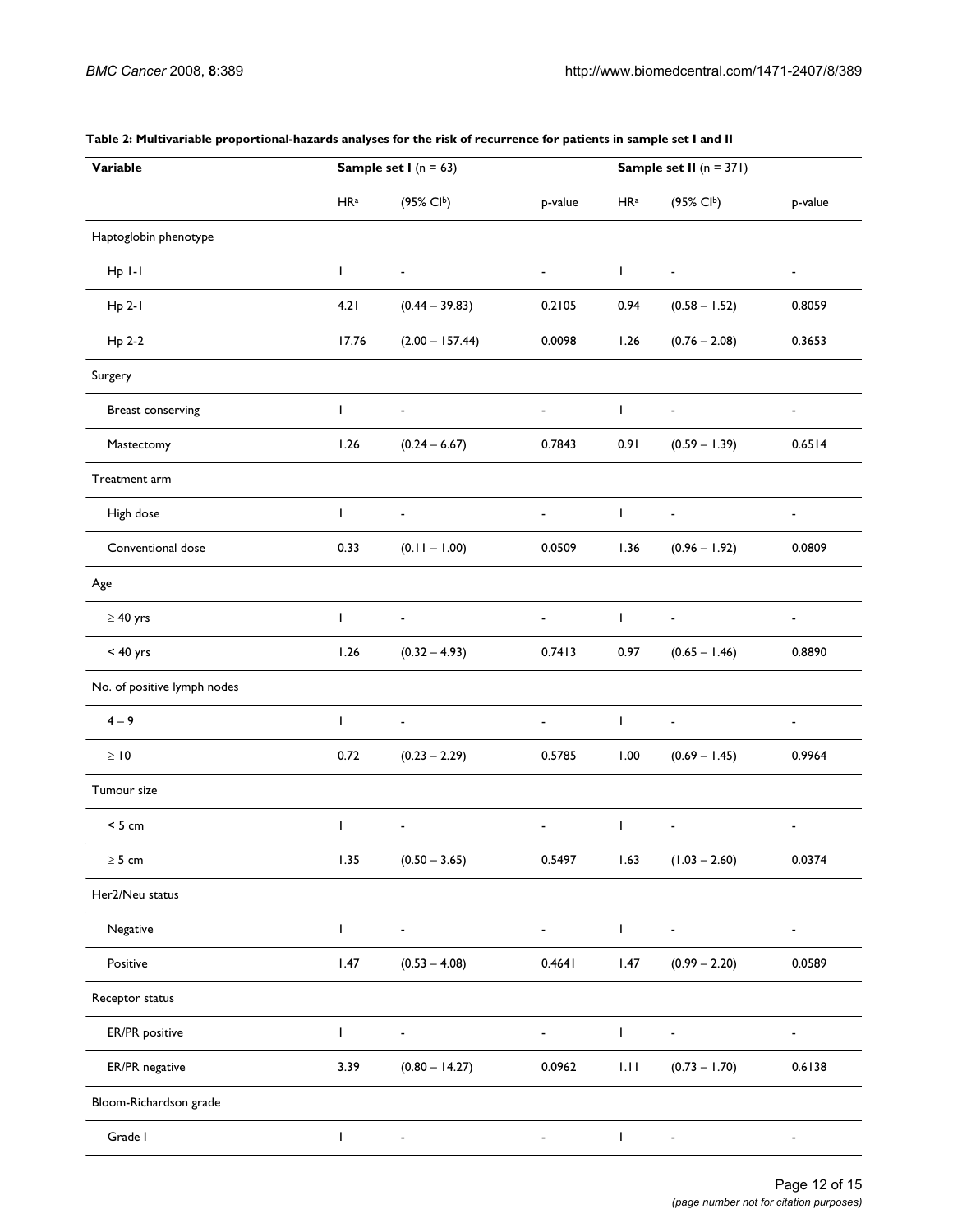| Table 2: Multivariable proportional-hazards analyses for the risk of recurrence for patients in sample set I and II (Continued) |  |  |
|---------------------------------------------------------------------------------------------------------------------------------|--|--|
|---------------------------------------------------------------------------------------------------------------------------------|--|--|

| Grade II  | 0.92 | $(0.26 - 3.23)$ | 0.9016 | 0.87 | 1.50)<br>$(0.50 -$ | 0.6187 |
|-----------|------|-----------------|--------|------|--------------------|--------|
| Grade III | 1.28 | $(0.37 - 4.46)$ | 0.6946 | 1.34 | $(0.79 - 2.26)$    | 0.2796 |

aHR: Hazard Ratio, <sup>b</sup>CI: Confidence Interval

assessment of haptoglobin phenotype is robust and reproducible [33]. Study results are therefore unlikely to have been influenced by bias, but rather result from chance.

Due to small sample sizes and the artifice of discovery strategies, many biomarker candidates are prone to be false positive, *i.e*. be a type I error (erroneous rejection of the null hypothesis). The chance of candidate biomarkers being type I errors is inferred by the fact that most proteomic datasets are subject to both the 'curse of dimensionality' (large number of features) and the 'curse of dataset sparsity' (limited number of samples) [34]. As such, datasets are frequently subjected to multiple testing in search for candidate biomarkers. Yet, even a level of significance for type I errors of 0.01 is no guarantee that false positive findings are debarred, even following correction for multiple testing. Problems caused by chance are best avoided by analysis of an independent validation dataset, in which false positive markers will be ruled out, as they are unique to the discovery sample set [32,35].



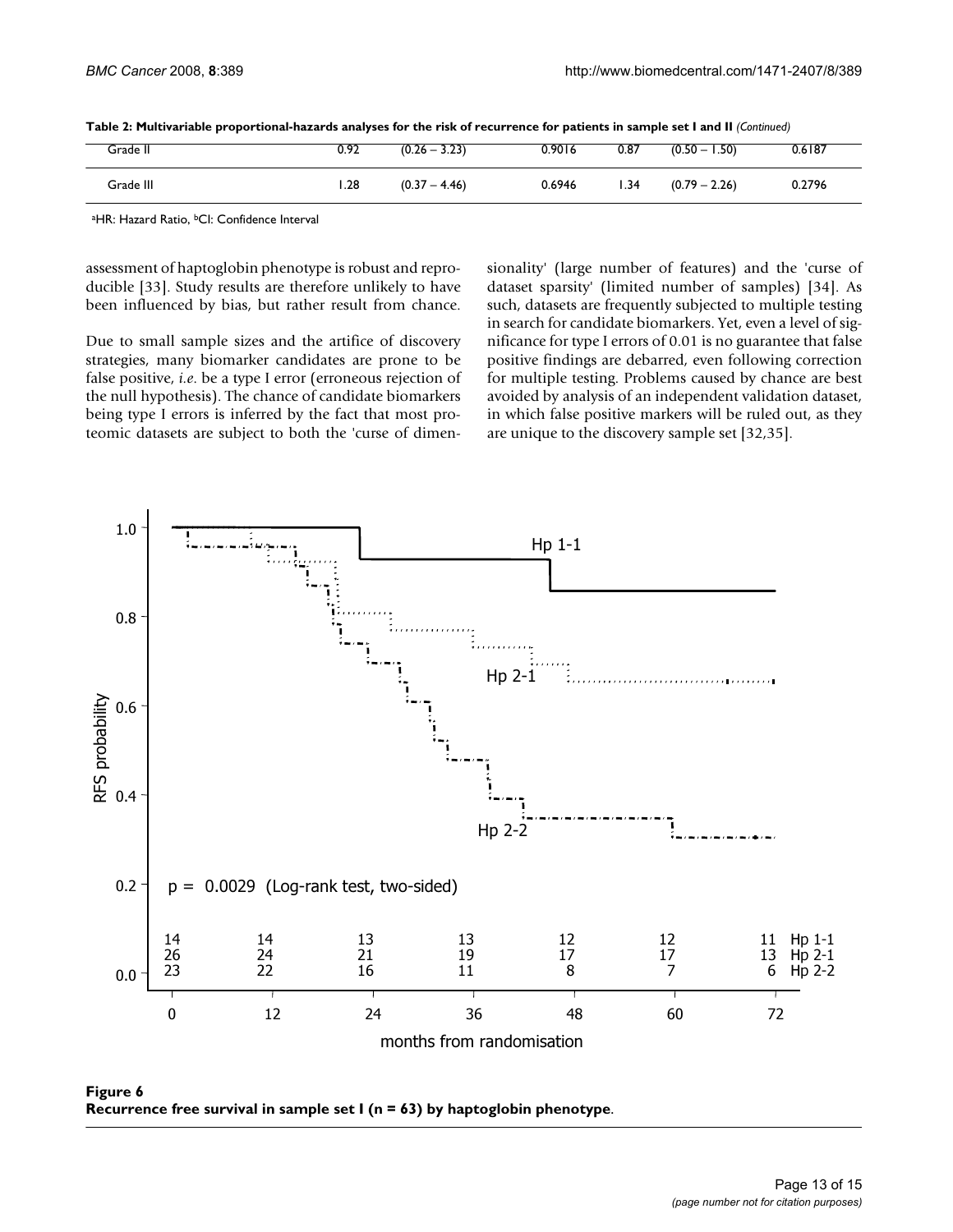

**Figure 7 Recurrence free survival in sample set II (n = 371) by haptoglobin phenotype**.

The above-mentioned hurdles in proteomics research apply equally to all other '-omics' research (*e.g*. genomics and metabolomics), as in general, these research approaches suffer from a limited number of samples in comparison with the large number of generated features.

#### **Conclusion**

In conclusion, although we initially found the haptoglobin phenotype to be a predictor of recurrence free survival in a limited number of high-risk primary breast cancer patients, this was not confirmed following validation by analysis of a similar, but six-fold larger sample set. Clearly, validation of initial results is of pivotal importance in determining the clinical significance of a candidate biomarker. In spite of this, few, if any, related clinical diagnostic tests have yet been validated for clinical use, although the number of papers reporting on candidate protein biomarkers is large and still expanding. This lack of validation can result in chance results and erroneous conclusions, leading to disappointment when results cannot be reproduced [36]. Distillation of true positives from the total pool of candidate biomarkers is the single greatest challenge in biomarker development, and should therefore be the emphasis in data-driven proteomics research.

#### **Competing interests**

The authors declare that they have no competing interests.

#### **Authors' contributions**

MCWG participated in the design of the study, performed the laboratory work, and drafted the manuscript. MCWG, HvT, and JWRT performed statistical analyses. NH performed the protein identification. MB, RQGCMH, MAN,